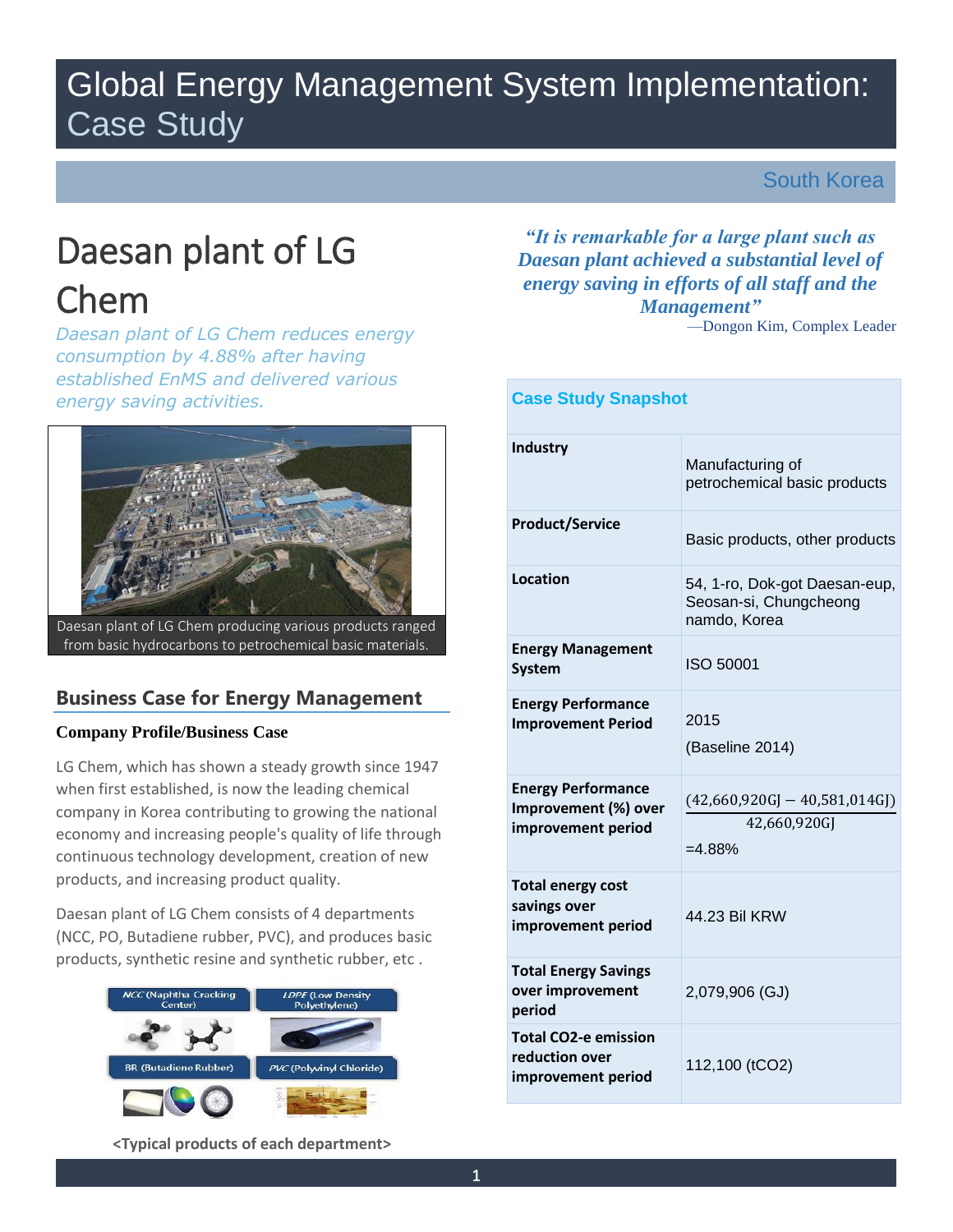**Energy management program:** Having introduced GHG emissions trading system, energy saving has emerged more significantly in 2016 as part of environmental management and corporate social responsibility by identifying various energy saving activities including. Deasan plant of LG Chem, large energy consumer using 40,581,014GJ (in 2015) of energy annually, introduced EnMS to manage energy consumption more systematically. Deasan plant will contribute to energy cost saving, increasing productivity, increasing social philanthropies , by identifying and delivering various energy saving activities.

Having introduced EnMS, each department sets up their energy performance target and systematically plans activities to achieve the goal. We identify various energy saving activities in the process , review the project feasibility and implement projects.

# EnMS Development and Implementation

#### **Organizational**

We achieved ISO 50001 certification under the support from the company management member. We designated technology synergy team as energy management team and managed energy performance by each department, which enabled technical exchanges between departments and initiated departmental competitions in energy saving.



# Business Benefits Achieved

### **Business Benefits (Summary)**

Having introduced ISO 50001, we identified and delivered more than 50 energy saving activities including waste heat recovery, steam use optimization, and production optimization at corporate level. As the result, we saved energy consumption by 4.88% in 2015 compared to the level in 2014. This is equivalent to 44.23 billion KRW in cost saving and  $112,100$  tCO<sub>2</sub> in GHG reduction, which is the result of great level of our staff's efforts.

Confident in our performance, we participated in the Superior plant certification program and were certified by Korea Energy Agency as superior plant. Result of the certification was similar to the one that we analyzed and reported internally, which provides further credibility on our EnMS performance evaluation process.

#### **<EnMS organizational structure>**

### **Roles and responsibilities**

| Dept.   | <b>Roles and responsibilities</b>    |
|---------|--------------------------------------|
| Tech.   | Total energy consumption, utility    |
| Synergy | management, energy saving activities |
| team    | applied to all sites                 |
| Process | Total energy consumption, utility    |
| Tech    | management, energy saving activities |
| team    | applied to all business departments  |
| Fach    | Energy consumption by plant, utility |
| prod.   | management, energy saving activities |
| team    | by each plant                        |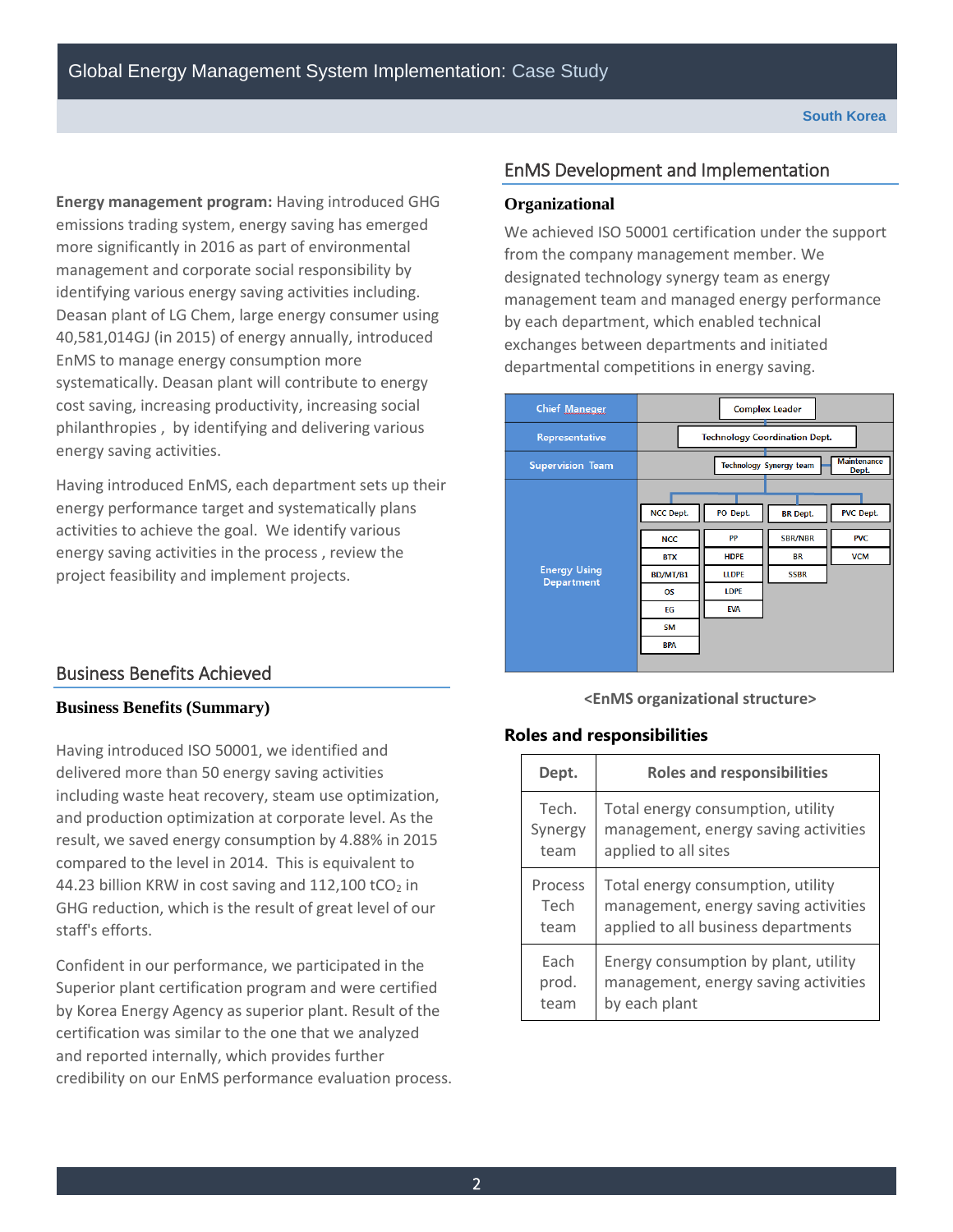#### **South Korea**

#### **Energy consumption review and business planning**

There are various plants in Daesan site of LG Chem, including NCC and downstream plants producing various final products based on basic products sourced from NCC plant.

We have very complicated energy flows, as energy produced from NCC can be used for Downstream plants, and energy from Downstream plants can be either used on site or sold.

In order to define energy flows, we drew Fence Diagram and reviewed the energy flows on Daesan site.



**< Fence diagram of Daesan site>**

We upgraded the monitoring system in 2014 in order to define performance indicators by each department and received the certification of EnMS establishment from KEA, 1 Sep 2016.

\* Certification *in EnMS establishment in managing, controlling and monitoring energy consumption on site following the defined standards*



**<Screenshot of the monitoring system>** 

We establish action plan after identifying energy saving activities and energy saving potentials using the energy monitoring system. The plans are implemented after business feasibility reviews in detail. We monitor the performance of implemented activities through the monitoring system and identify problems to improve.

Following this process of planning and implementation, we achieved ISO 50001 certification on 24th Nov, 2014.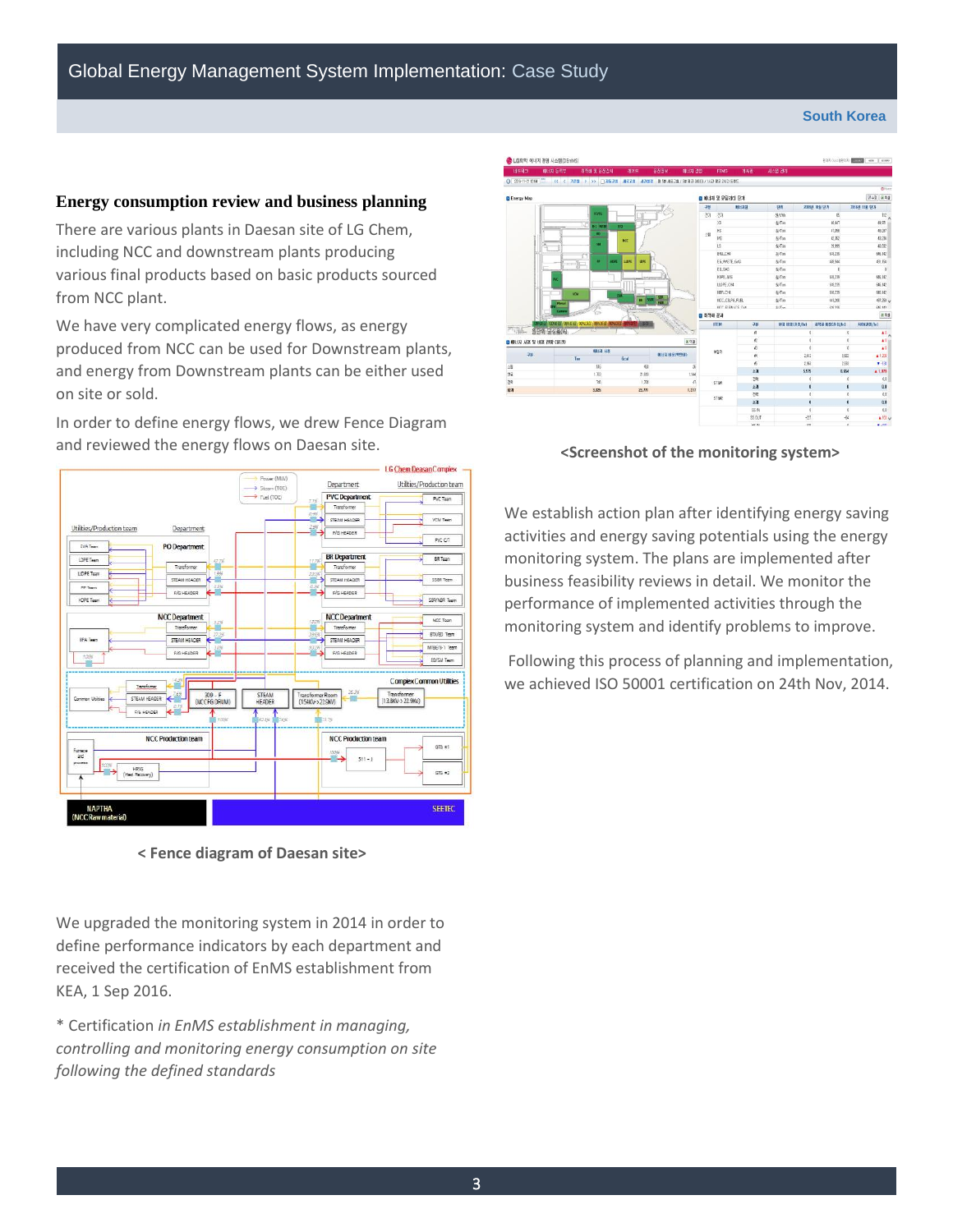# *"All our staff contributes to energy saving in a systematical manner after the introduction of EnMS"*

—Dongon Kim, Complex Leader

# **Cost-benefit analysis**

We designed EnMS, improved the monitoring system, and delivered audit to introduce EnMS . The biggest share of the cost was spent on improving monitoring system, but the cost level is still very limited compared to the effects.



#### **<EnMS establishment cost>**

Beside the costs shown above, most of other costs were spent on energy saving activities such as facility investment. The total cost of EnMS establishment is 44.23 billion KRW.



**<Effects of EnMS>**

### **Approach used to determine whether energy performance improved**

In order to check the energy performance, we set the four business departments of Daesan site of LG Chem (NCC, PVC, PO, Synthetic rubber) as the performance evaluation boundary.



# **<Boundaries of each department>**

Having set the baseline period for 2014 and reporting period for 2015, we evaluated the performance in 2015 against the one in 2014.

We analyzed the influence factors based on 2014 data in order to measure the performance through regression analysis.

|            | Energy         | Influence factors           |  |  |
|------------|----------------|-----------------------------|--|--|
| <b>NCC</b> | <b>Heating</b> | NCC production (ton), BP    |  |  |
|            | value          | production(ton), HDD        |  |  |
| PO         | Power          | LDPE+EVA production (ton),  |  |  |
|            |                | Production (ton) excluding  |  |  |
|            |                | LDPE+EVA, CDD               |  |  |
|            | Fuel           | Production of EOR+EBR(ton)  |  |  |
| Synthetic  | Power          | SSBR+NBR production (ton),  |  |  |
| rubber     |                | Total production (ton),     |  |  |
|            |                | excluding SSBR+NBR, CDD     |  |  |
|            | Steam          | BR#1 production (ton), BR#2 |  |  |
|            |                | production (ton), SSBR      |  |  |
|            |                | production (ton),           |  |  |
| <b>PVC</b> | Power          | Total PVC production (ton), |  |  |
|            |                | Total VCM production (ton), |  |  |
|            |                | נונו                        |  |  |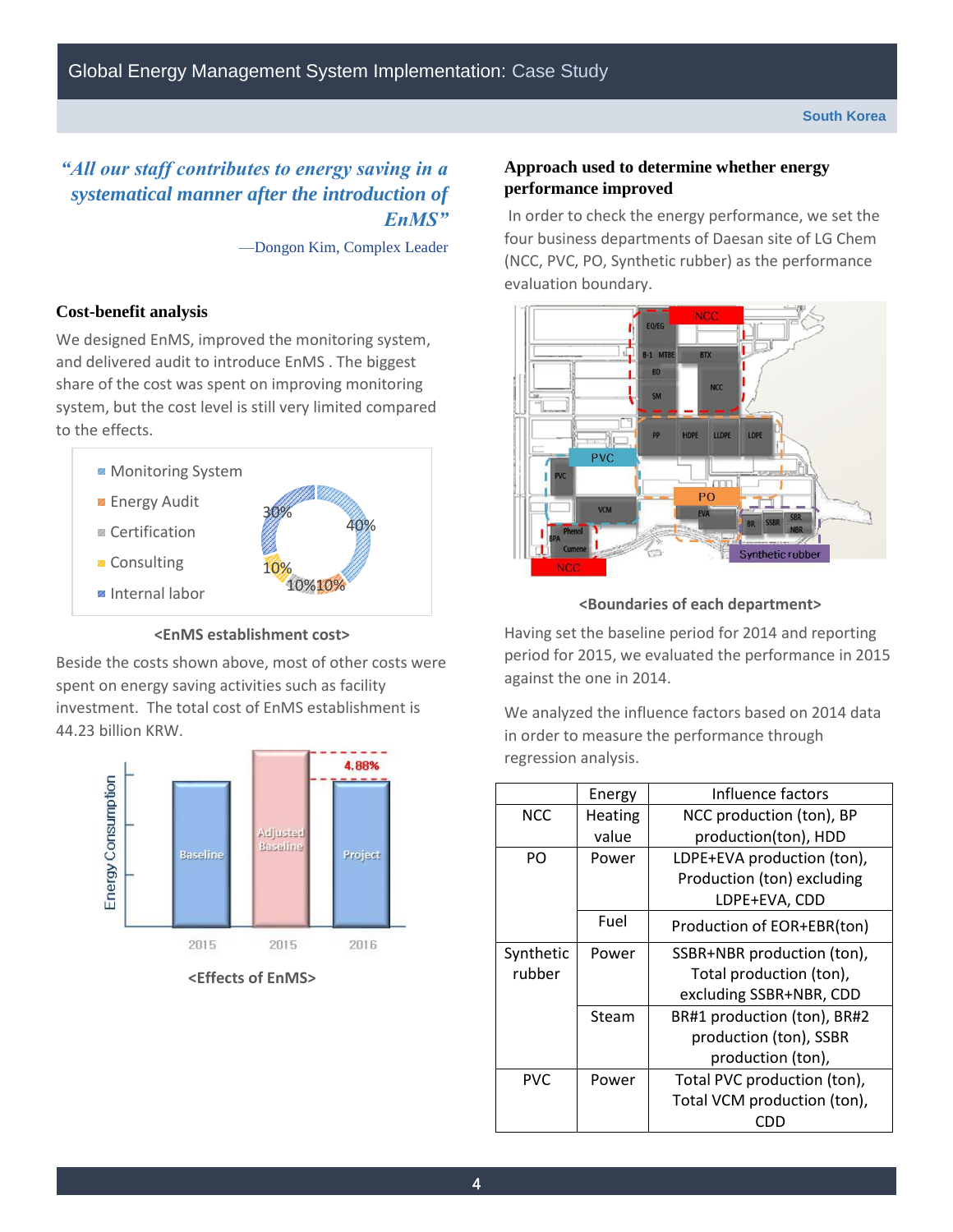# **Approach used to validate results**

Following internal review process, we checked the entire process from target establishment to measuring the performance, identified problems, and checked measures to solve the problems.

Performance check was based on the data measured on meters and reliability of the measured data and the maintenance levels are also reflected in the evaluation.

We also compare the measured performance against the expected level of activity performance in order to increase reliability of the performance results.

|                     | <b>Expected value</b><br>(toe) | Measured value<br>(toe) |
|---------------------|--------------------------------|-------------------------|
| <b>NCC</b>          | 47,363                         | 44,812                  |
| PO                  | 2,440                          | 1,803                   |
| Synthetic<br>rubber | 1,887                          | 1,692                   |
| <b>PVC</b>          | 1,405                          | 1,372                   |
| Total               | 53,095                         | 49,678                  |

# **Steps taken to maintain operational control and sustain energy performance improvement**

Following PCDA cycle of ISO 50001, we deliver energy management and develop solutions to identified problems. We make our EnMS sustainable by reimplementing the solutions and analyzing the results.

All technical teams from each business department meet regularly and share best practices and energy saving ideas together, contributing to EnMS operation more productively.

We award best performers with a chance to participate in overseas benchmarking program and provide incentives of energy saving to staff.

# **Development and use of professional expertise, training, and communications**

We established a system for all staff to propose energy saving activities and reward best ideas.

For external communication, we participate in EPS (Energy Saving through Partnership) program, share energy saving practices of the sector and discuss our problems together.



# **<Presentation on best practice by Daesan site of LG Chem>**

We also provide our staff with chances to participate in various paid and free trainings and seminars, to help them increase their technical capacity



**<Training for EnPI>**